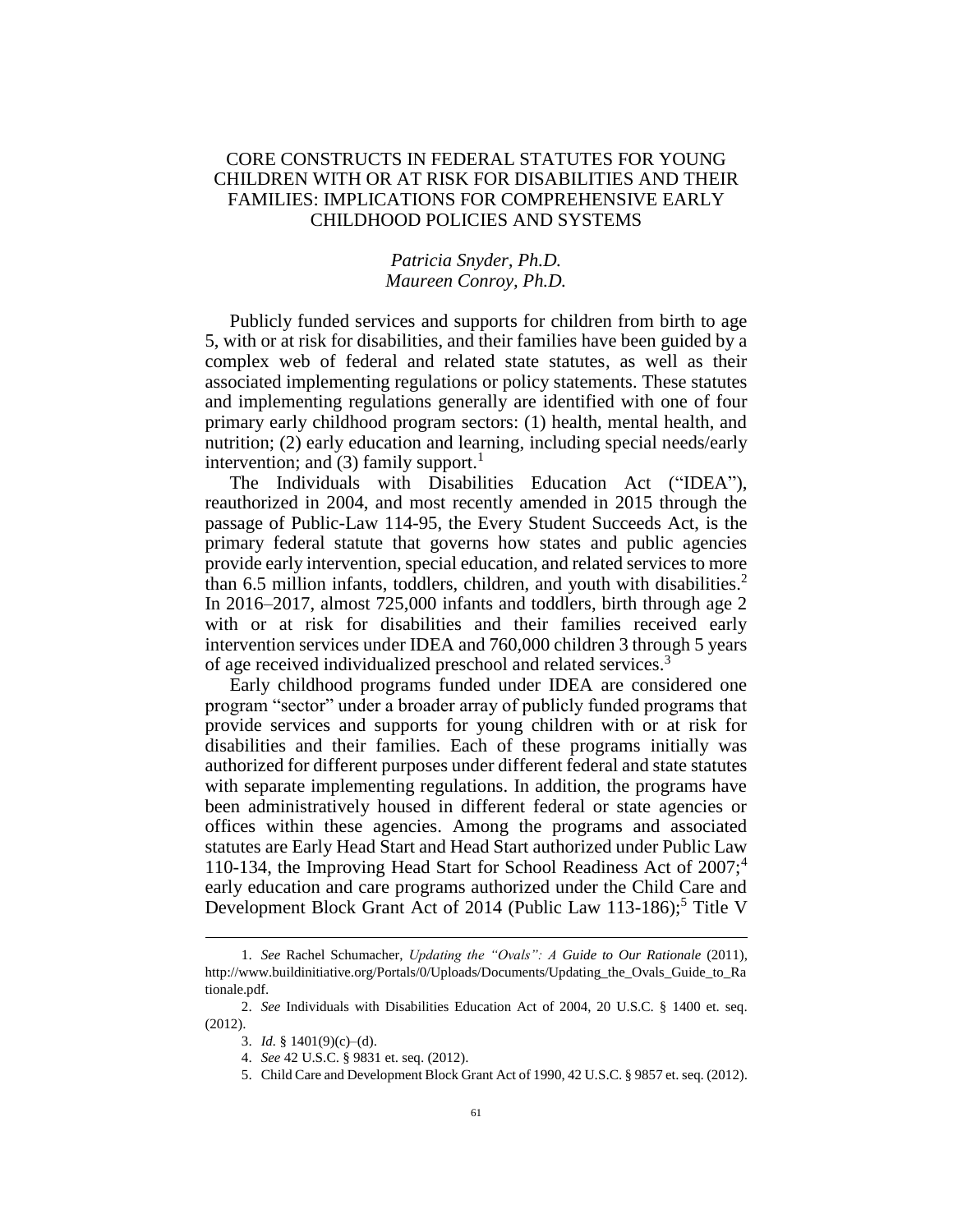of the Social Security Act, the Maternal and Child Health Services Block Grant Program, which supports maternal, infant, and early childhood home visiting programs under section 701 and services for children with special health care needs as specified in section  $701(a)(1)(D)$ ;<sup>6</sup> and the Child Abuse and Prevention Treatment Act (CAPTA, amended as Public Law 111-320 in 2010).<sup>7</sup>

Historically, these programs generally operated independently and under separate authority. This resulted in services and supports that were often fragmented and unevenly accessible or available to infants, toddlers, and preschool children with or at risk for disabilities and their families. Moreover, services and supports often were only available or were only provided in segregated settings (i.e., settings in which only young children with disabilities or with identified risk factors were served).

<span id="page-1-0"></span>After many years of advocacy and informed by theory and research that confirms the interrelated nature of health, early learning, and family support for promoting optimal child development and long-term health and well-being,<sup>8</sup> each of the contemporary federal statutes described above and their associated implementing regulations explicitly reference or require the coordination of services and supports for young children with or at risk for disabilities. For example, under  $1302.14(b)(1)$  of the Head Start Program Performance Standards, a Head Start program must ensure at least 10% of its total funded enrollment is children eligible for services under IDEA.<sup>9</sup> Since 2003, CAPTA has required states to have provisions and procedures in place for referral to early intervention for a child under the age of 3 who is involved in a substantiated case of abuse or neglect.<sup>10</sup> Funds distributed to states through the Child Care Development and Block grant to provide child care assistance to families of low income are to be prioritized for an array of services for children who have experienced poverty, disability, or homelessness. These alignment and coordination efforts have been important advancements in early childhood disability policy. Nevertheless, in contemporary early childhood systems building efforts occurring nationally and within states and communities much remains to be done with respect to early childhood policy, in general, and the integration of core concepts from early childhood disability policy in early childhood policy, specifically.

<sup>6.</sup> Maternal and Child Health Services Block Grant, 42 U.S.C. § 711 (2012).

<sup>7.</sup> CAPTA Reauthorization Act of 2010, 42 U.S.C. § 5101 et. seq. (2012).

<sup>8.</sup> INSTITUTE OF MEDICINE AND NATIONAL RESEARCH COUNCIL, FROM NEURONS TO NEIGHBORHOODS: AN UPDATE: WORKSHOP SUMMARY 2 (2012) [hereinafter FROM NEURONS TO NEIGHBORHOODS].

<sup>9.</sup> 45 C.F.R. § 1302.14(b)(1) (2017).

<sup>10.</sup> 40 U.S.C. § 5106a(xxi) (2012).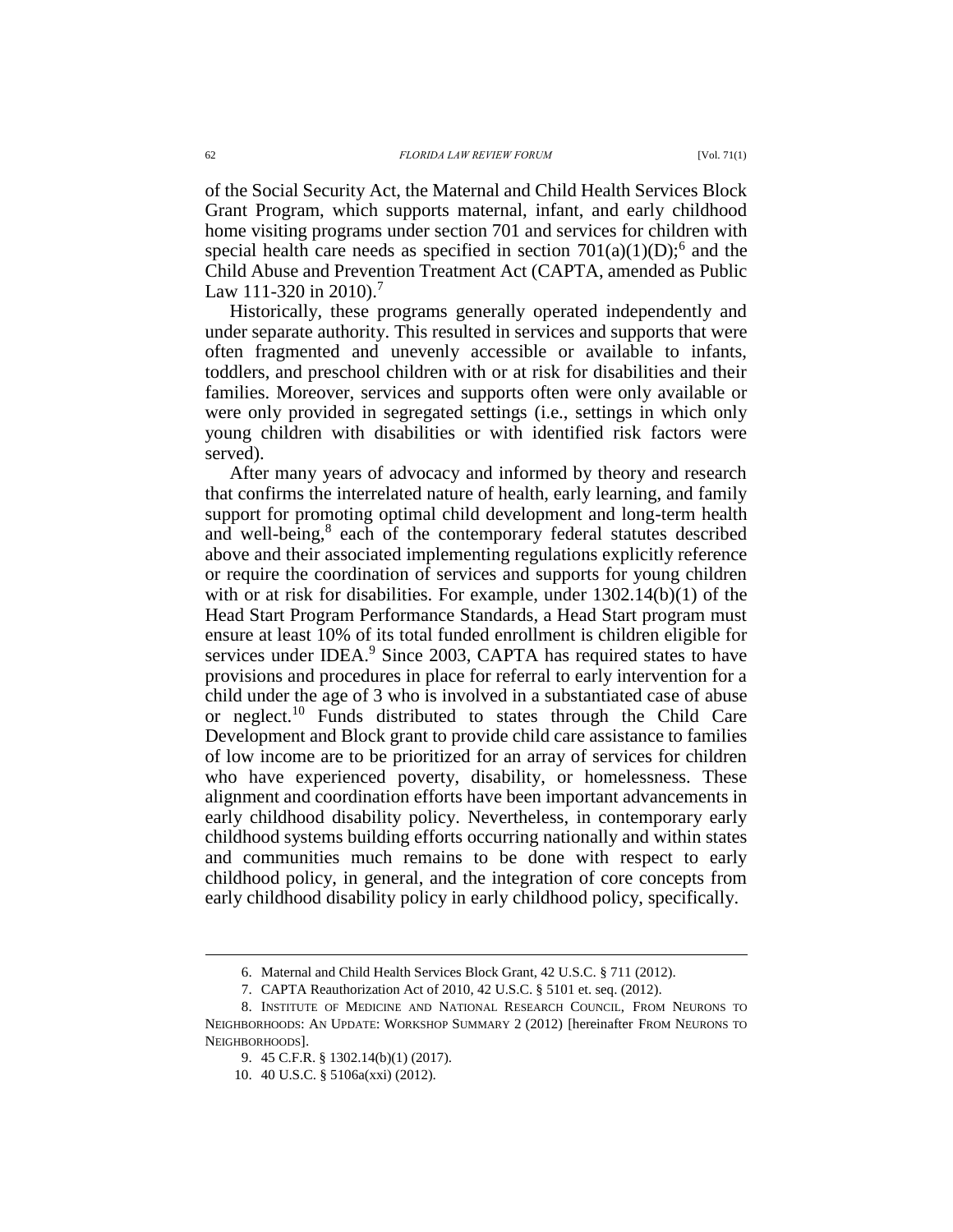## <span id="page-2-0"></span>CORE CONCEPTS FROM EARLY CHILDHOOD DISABILITY POLICY TO INFORM CONTEMPORARY EARLY CHILDHOOD POLICY

Over the past 15 to 20 years, concerted efforts have been underway at federal, state, and community levels to coordinate and integrate programs designed to support the health, growth, and learning of *all* young children in the context of their families and communities. $11$  These efforts are known as early childhood systems building or early childhood comprehensive systems.<sup>12</sup> Systems building requires integrating and aligning services and supports provided to all young children and their families across program sectors (i.e., health, mental health, nutrition; early education and learning, including special needs; and family support. It also necessitates ensuring core concepts such as inclusion, equity, family engagement, cultural responsiveness, and accountability undergird these efforts so young children with or at risk for disabilities or those with other vulnerabilities are not marginalized or further marginalized.<sup>13</sup> From a policy perspective, it means examining, aligning, and perhaps reaching consensus on how to define or redefine core concepts that appear in federal and state early childhood statutes and associated implementing regulations and policy statements, given the important roles these policies play in structuring the provision of comprehensive services and supports for *all* young children.

In the remainder of this paper, we identify and discuss core concepts from early childhood disability policy. We assert including these core concepts in the next generation of early childhood policy would support and enhance further the development, implementation, and evaluation of comprehensive and integrated early childhood systems for all young children and their families.

**Inclusion**. Inclusion, rather than segregation and exclusion, has been identified as a primary goal for services and supports provided to infants, toddlers, and preschoolers with or at risk for disabilities and their families.<sup>14</sup> Yet, 2016–2017 data from the Office of Special Education Programs in the United States Department of Education show only 39.9% of preschool children with disabilities spend 10 hours or more a week in early childhood programs with their peers without disabilities and receive the majority of their IDEA services in that location. These data indicate

<sup>11.</sup> *See* Patricia A. Snyder et al., *Frameworks for Guiding Program Focus and Practices in Early Intervention*, *in* HANDBOOK OF SPECIAL EDUCATION 865, 866 (James M. Kauffman et al. eds., 2017).

<sup>12.</sup> *Cf.* Schumacher, *supra* not[e 1.](#page-0-0)

<sup>13.</sup> *See* Snyder et al., *supra* not[e 11,](#page-2-0) at 866.

<sup>14.</sup> U.S. DEP'T OF HEALTH & HUMAN SERVS. & U.S. DEP'T OF EDUC., POLICY STATEMENT ON INCLUSION OF CHILDREN WITH DISABILITIES IN EARLY CHILDHOOD PROGRAMS 1 (Sept. 14, 2015).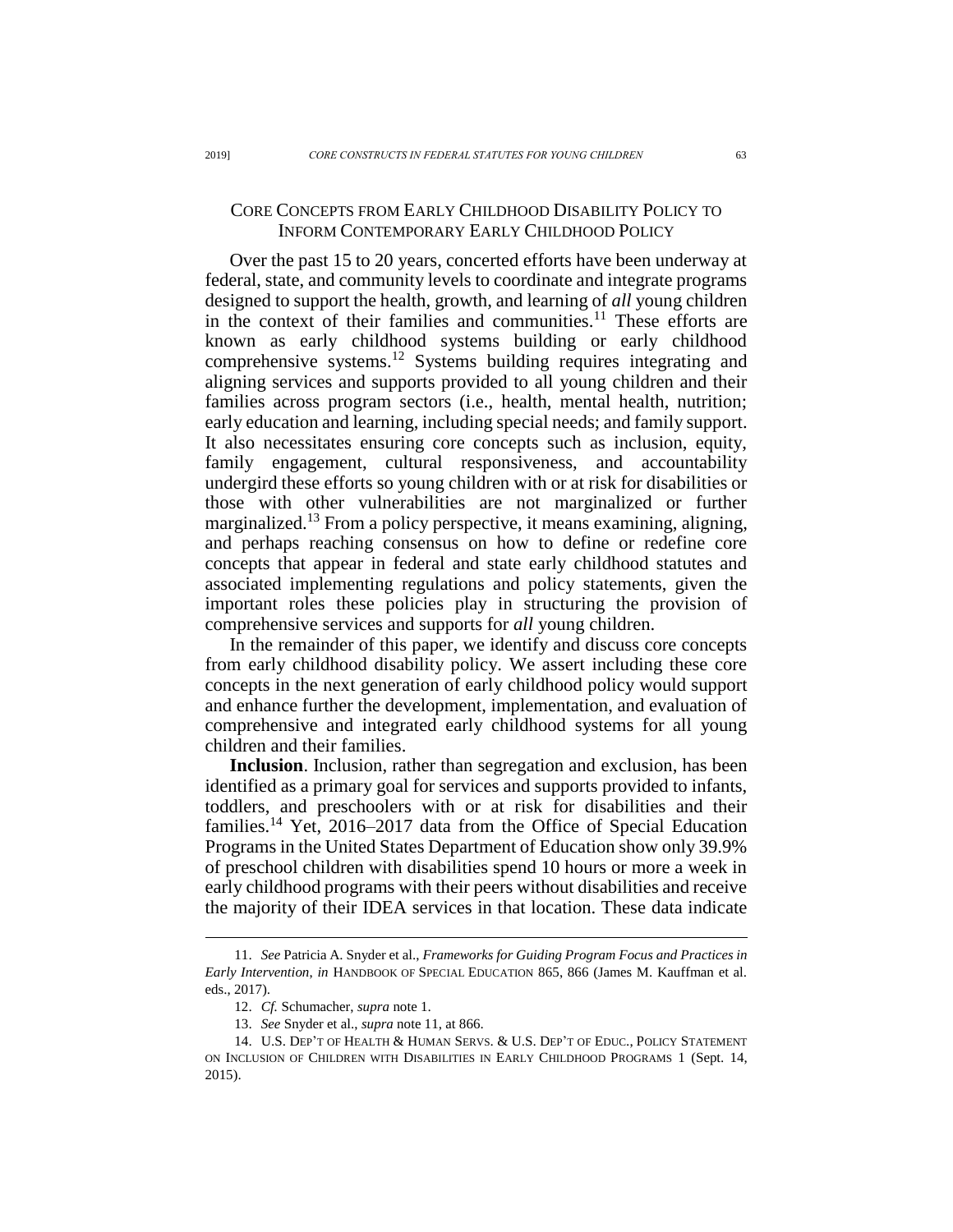that more than 25 years after the passage of the American with Disabilities Act, more than 40 years after the passage of IDEA, and more than 50 years after the passage of Head Start, the majority of young children with disabilities have yet to experience inclusive early learning opportunities. This is particularly problematic given the recognized importance of the first 1825 days of a child's life and the early experiences that shape brain architecture.<sup>15</sup> As a core concept, inclusion should be further defined and refined in the context of early childhood systems building and in early childhood policy to ensure access to and participation in inclusive early learning opportunities for all children and particularly for those children with vulnerabilities.

<span id="page-3-0"></span>**Equality and equity.** Equality and equity are two interrelated core concepts that have been implicit in early childhood disability policy and disability policy more broadly.<sup>16</sup> These two concepts have also received significant attention in discussions about contemporary education policy and practice. By equality, we adopt the definition of Cramer, Little, and McHatton meaning "all students [children] receiving the same."<sup>17</sup> In contrast, equity means considering opportunities and challenges that have shaped an individual's experiences, which might necessitate accommodations or individualized services and supports to create conditions that facilitate full inclusion or participation.

The concept of equity is receiving significant attention in early childhood. The National Association for the Education of Young Children has drafted a position statement on "Advancing Equity and Diversity in Early Childhood Education."<sup>18</sup> One important reason for this position statement is that data overwhelmingly show significant barriers to quality early care and education and early health and mental health services and supports, particularly for children and families of color, families and children who have limited English proficiency, immigrant children and families, and children with or at risk for disabilities and their families.<sup>19</sup> Despite the ubiquitous discussions occurring about equity in early childhood, few federal statutes or implementing regulations to date explicitly include this core concept.

<sup>15.</sup> FROM NEURONS TO NEIGHBORHOODS, *supra* not[e 8,](#page-1-0) at 19.

<sup>16.</sup> *See* Elizabeth Cramer et al., *Equity, Equality, and Standardization: Expanding the Conversations*, 50 Educ. & Urban Soc'y. 483, 485 (2017).

<sup>17.</sup> *Id.* at 484.

<sup>18.</sup> *DRAFT NAEYC Position Statement: Advancing Equity and Diversity in Early Childhood Education*, NAEYC, https://www.naeyc.org/resources/position-statements/equitydraft.

<sup>19.</sup> Christine Johnson-Staub, *Equity Starts Early: Addressing Racial Inequality in Child Care and Early Education Policy*, CLASP (Dec. 20, 2017), https://www.clasp.org/publications/report/brief/equity-starts-early-addressing-racial-inequitieschild-care-and-early.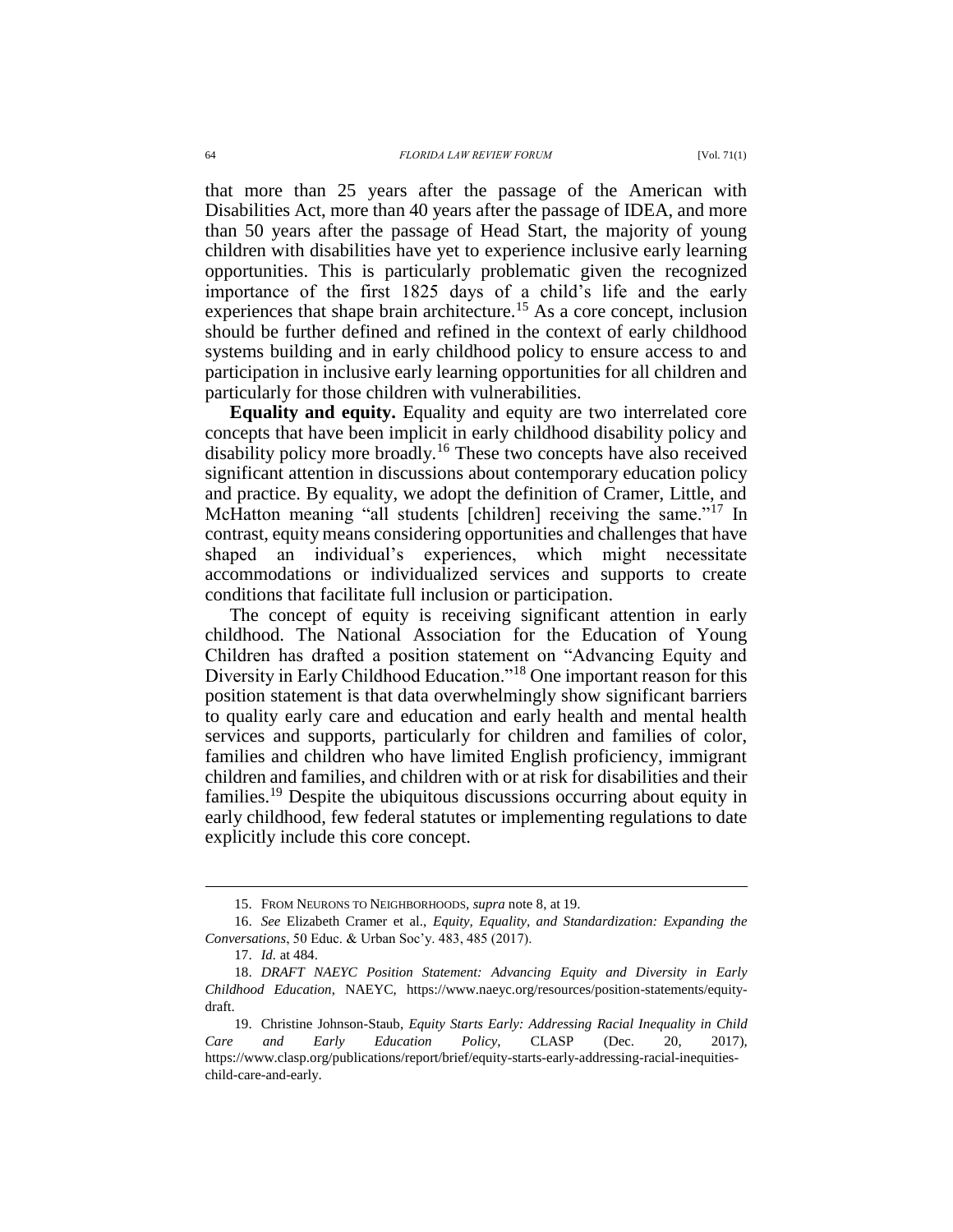**Family engagement and trusting family-professional partnerships**. Since the late 1980s, family-centered has been a core concept that guides services and supports for young children with or at risk for disabilities. Under IDEA Part C(the early intervention program for infants and toddlers with disabilities), the individualized program of services and supports is known as the individualized family services (or support) plan.<sup>20</sup> The law explicitly acknowledges the central role that families play in the development and learning of infants and toddlers. Moreover, the Children and Youth with Special Health Care Needs ("CYSHCN") program provides family-centered and community-based coordinated care.<sup>21</sup> Though the key principles of family-centered or family-centered care have evolved somewhat over time, generally accepted core principles are (a) families are treated with dignity and respect, (b) providers communicate and share information with families that is affirming and useful, (c) individuals and families build on their strengths by participating in experiences that enhance feelings of control and independence, and (d) collaboration among children, families, and providers occurs in policy and program development and professional education, as well as in the delivery of care. $^{22}$ 

Within early childhood policy, the core concept of *family engagement* has emerged. "Family engagement refers to the systematic inclusion of families in activities and programs that promote children's development, learning, and wellness, including in the planning, development, and evaluation of such activities, programs, and systems."<sup>23</sup> Strong family engagement is recognized as central, not supplemental to promoting children's development and learning, supporting their preparation for school, and supporting success in elementary school and beyond. There is a reciprocal and transactional relationship between family engagement in early childhood systems and programs and the providers, programs, and systems that support children and families.

Although family engagement is a core concept in early childhood policy and practice, Ann Turnbull has recently advocated for moving beyond the concept of family engagement to the concept of *trusting family-professional partnerships* to support positive outcomes for all

<sup>20.</sup> *See* 20 U.S.C. § 1401(15) (2012).

<sup>21.</sup> *See Children & Youth With Special Health Care Needs*, AMCHP, www.amchp.org/programsandtopics/CYSHCN/Pages/default.aspx.

<sup>22.</sup> Dana Hughes, *A Review of the Literature Pertaining to Family-Centered Care for Children with Special Healthcare Needs* 3–4 (Oct. 2014), https://www.lpfch.org/sites/default/files/field/publications/review\_of\_the\_literature \_pertaining\_to\_family-centered\_care\_for\_cshcn.pdf.

<sup>23.</sup> U.S. DEP'T OF HEALTH & HUMAN SERVS. & U.S. DEP'T OF EDUC., POLICY STATEMENT ON FAMILY ENGAGEMENT FROM THE EARLY YEARS TO THE EARLY GRADES 1 (May 5, 2016).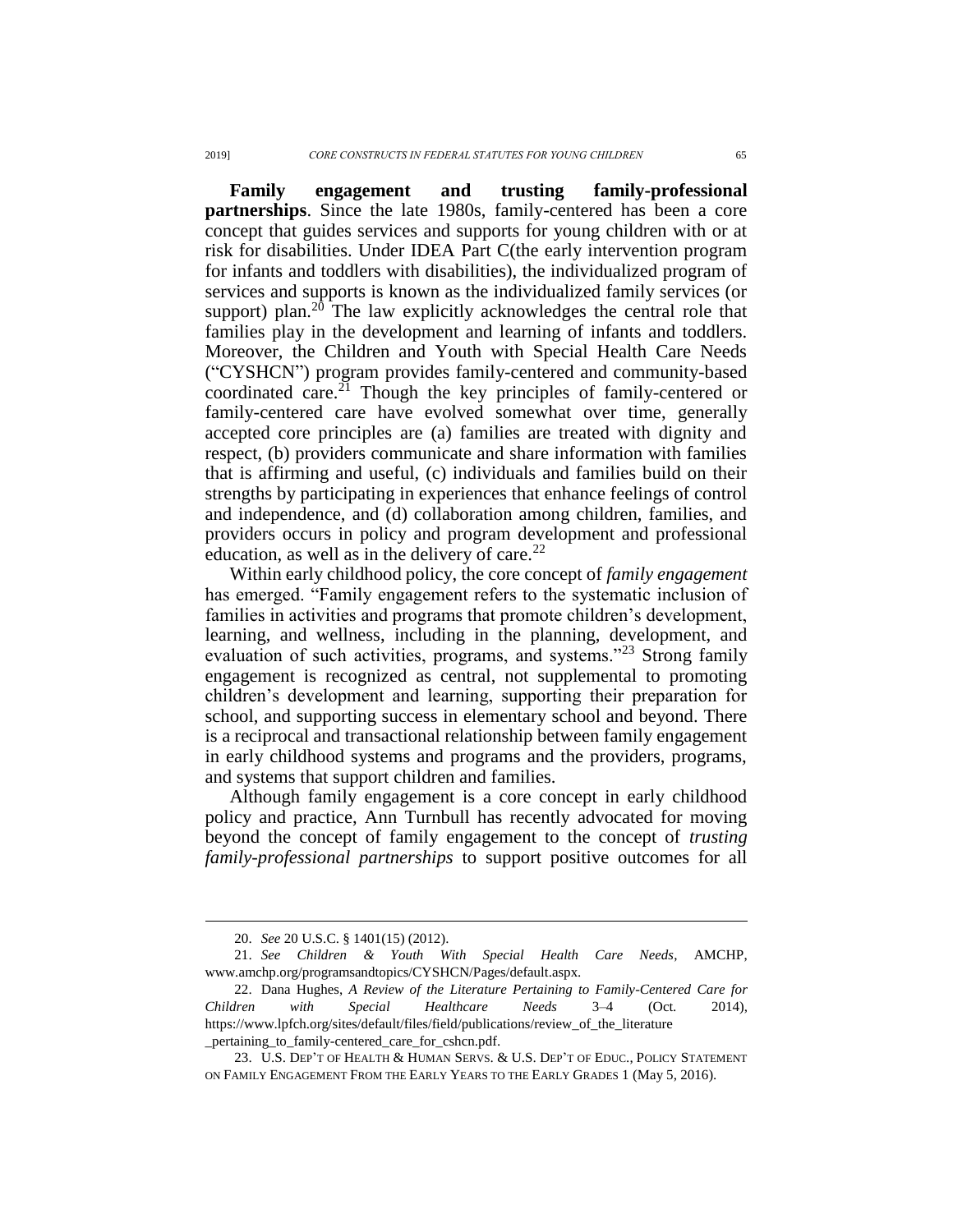<span id="page-5-0"></span>children and families.<sup>24</sup> She asserts that building relationships or partnerships with families to support family well-being, strong relationships between parents and their children, and ongoing learning and development for both parents and children is an explicit part of family engagement frameworks emanating from the Head Start Performance Standards, the HHS/DOE position statement on family engagement,<sup>25</sup> and the Division for Early Childhood Recommended Practices in Early Intervention/Early Childhood Special Education.<sup>26</sup> Trusting familyprofessional partnerships are predicated on communication, competence, respect, commitment, equality, and advocacy.<sup>27</sup>

Consensus has not yet been reached with respect to whether core concepts in early childhood policy should focus on family-centered care, family capacity building, family engagement, or trusting familypartnerships. Turnbull's conceptualization would suggest that trusting family-partnerships is an overarching core concept that likely subsumes family-centered care, family capacity building, and family engagement.<sup>28</sup>

**Family capacity building**. An explicitly stated premise for the early intervention program of IDEA is to enhance the capacity of families to meet the needs of their infants and toddlers with disabilities.<sup>29</sup> In addition, the law requires a family-directed assessment of the resources, priorities, and concerns of the family and the identification of the supports and services necessary to enhance the family's capacity to meet the developmental needs of the infant and toddler.<sup>30</sup> The Division for Early Childhood Recommended Practices explicitly describe practices that have been demonstrated through research to be those most likely to enhance family capacity.<sup>31</sup> As integrated early childhood policies are developed, implemented, and evaluated for all children and families, the core concept of family capacity building reflected in IDEA and the DEC recommended practices will be useful resources.

**Cultural competence and responsiveness**. Children with or at risk

<sup>24.</sup> *See* Ann Turnbull, *Beyond Family Engagement to Trusting Family-Professional Partnerships: Positive Outcomes for All* (Jan. 26, 2018), https://ceecs.education.ufl.edu/disability-policy-advocacy/ (presentation at the Anita Zucker Center for Excellence in Early Childhood Studies Starting Ahead, Staying Ahead Colloquium Series 2018 at the University of Florida).

<sup>25.</sup> *See* U.S. DEP'T OF HEALTH & HUMAN SERVS. & U.S. DEP'T OF EDUC., POLICY STATEMENT ON FAMILY ENGAGEMENT FROM THE EARLY YEARS TO THE EARLY GRADES 1 (May 5, 2016).

<sup>26.</sup> *DEC Recommended Practices*, DIVISION FOR EARLY CHILDHOOD, http://decsped.org/recommendedpractices.

<sup>27.</sup> Turnbull, *supra* not[e 24.](#page-5-0) 

<sup>28.</sup> *See id.*

<sup>29.</sup> 20 U.S.C. § 1431(a)(1) (2012).

<sup>30.</sup> 20 U.S.C. § 1436(a) (2012).

<sup>31.</sup> *DEC Recommended Practices*, DIVISION FOR EARLY CHILDHOOD, http://decsped.org/recommendedpractices.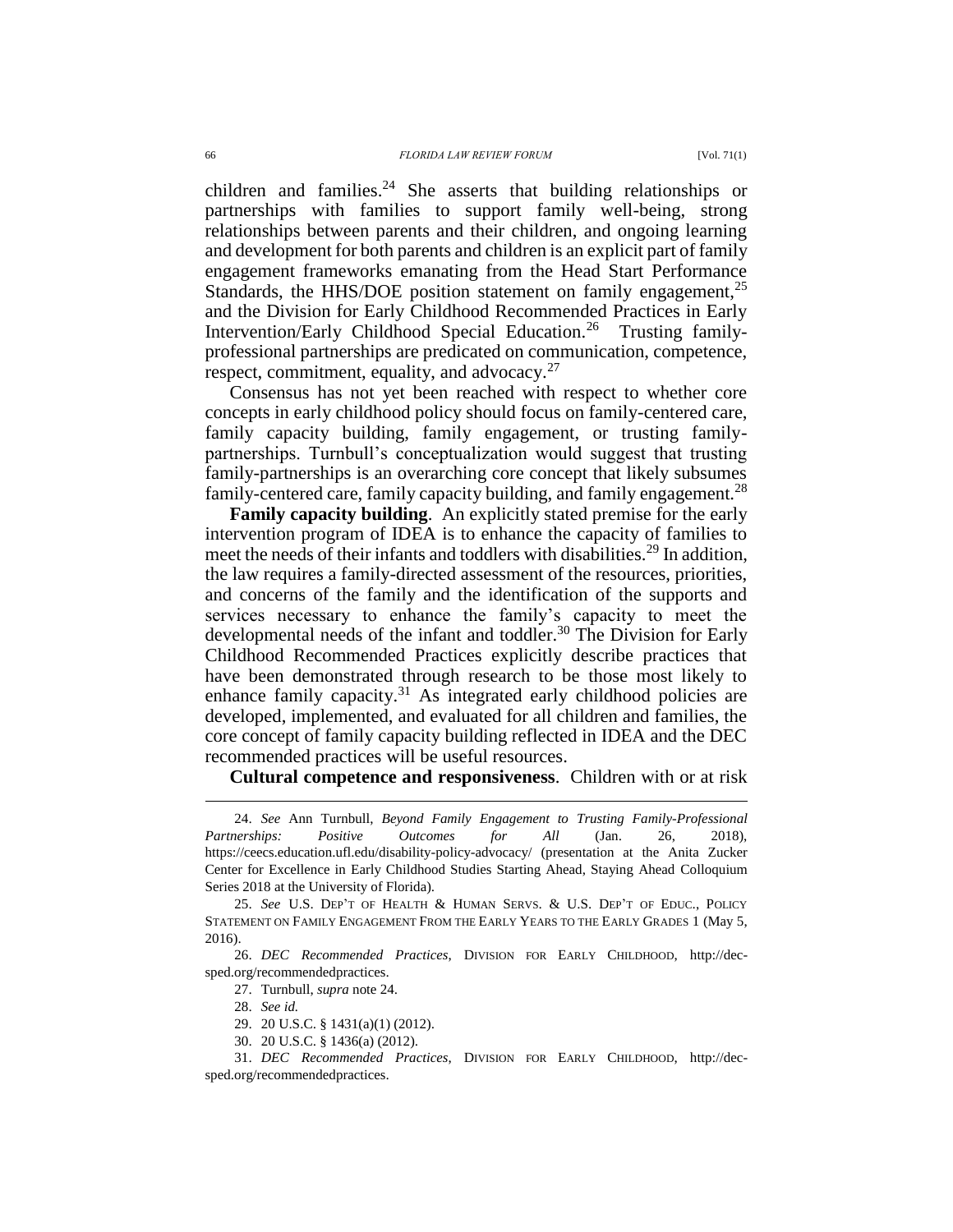for disabilities and from culturally and linguistically diverse backgrounds have historically experienced negative consequences in schools, including disproportionality in suspension or expulsion rates and inaccurate referrals for special education. Specific to early childhood, preschool suspension and expulsion has reached alarming rates and racial and gender disparities exist.<sup>32</sup> Practitioners working with culturally, linguistically, and ability diverse children and their families need to demonstrate cultural competence and responsiveness in their interactions with each other and with the children and families they serve. Cultural competence refers to the ability to recognize one's culture and to interact effectively with individuals from different cultures. Culturally responsive refers to learning environments as well as interactional and teaching practices that consider children's cultural, linguistic, and ability diversity. Although cultural competence and cultural responsiveness are important core concepts in practice, they often do not appear explicitly in early childhood statutes or policies.

<span id="page-6-0"></span>**Accountability**. Rud Turnbull and Matthew Stowe define accountability as methods of ensuring the designated outcomes of policy and services.<sup>33</sup> This includes legal (e.g., procedural safeguards, rights or action, remedies), fiscal/financial, professional (e.g., certifications, accreditation), administrative (e.g., ombudsman, inspectors general, human rights committees, service linkages and coordination), and electoral accountability. Accountability provisions appear in most federal and state statutes and implementing regulations.<sup>34</sup> Cramer and colleagues caution that accountability has been identified as a way to address inequities.<sup>35</sup> Nevertheless, they assert it is important to be cautious about standardizing instruction, assessment, and behavioral expectations with the assumption that all students will ultimately learn the same things, at the same time, in the same way.<sup>36</sup> These authors suggest a need to reframe the accountability concept to assure equity of opportunity and differentiation, individualization, and integrated or wrap-around services to meet the needs of the whole child and family. We assert these conversations are particularly important in the context of early childhood policy that supports the development, implementation, and evaluation of

<sup>32.</sup> U.S. DEP'T OF HEALTH & HUMAN SERVS. & U.S. DEP'T OF EDUC., POLICY STATEMENT ON EXPULSION AND SUSPENSION POLICIES IN EARLY CHILDHOOD SETTINGS 1.

<sup>33.</sup> *See* Rud Turnbull, *The Core Concepts of Disability Policy, Organizing Principles, and the Principle of Dignity* (Jan. 26, 2018), https://ceecs.education.ufl.edu/disability-policyadvocacy/ (presentation at the Anita Zucker Center for Excellence in Early Childhood Studies Starting Ahead, Staying Ahead Colloquium Series 2018 at the University of Florida); Rud Turnbull & Matthew J. Stowe, *A Model for Analyzing Disability Policy*, 55 INTELL. & DEV. DISABILITIES 223, 224–25 (2017).

<sup>34.</sup> *Id.*

<sup>35.</sup> Elizabeth Cramer et al., *supra* not[e 16,](#page-3-0) at 485.

<sup>36.</sup> *Id.*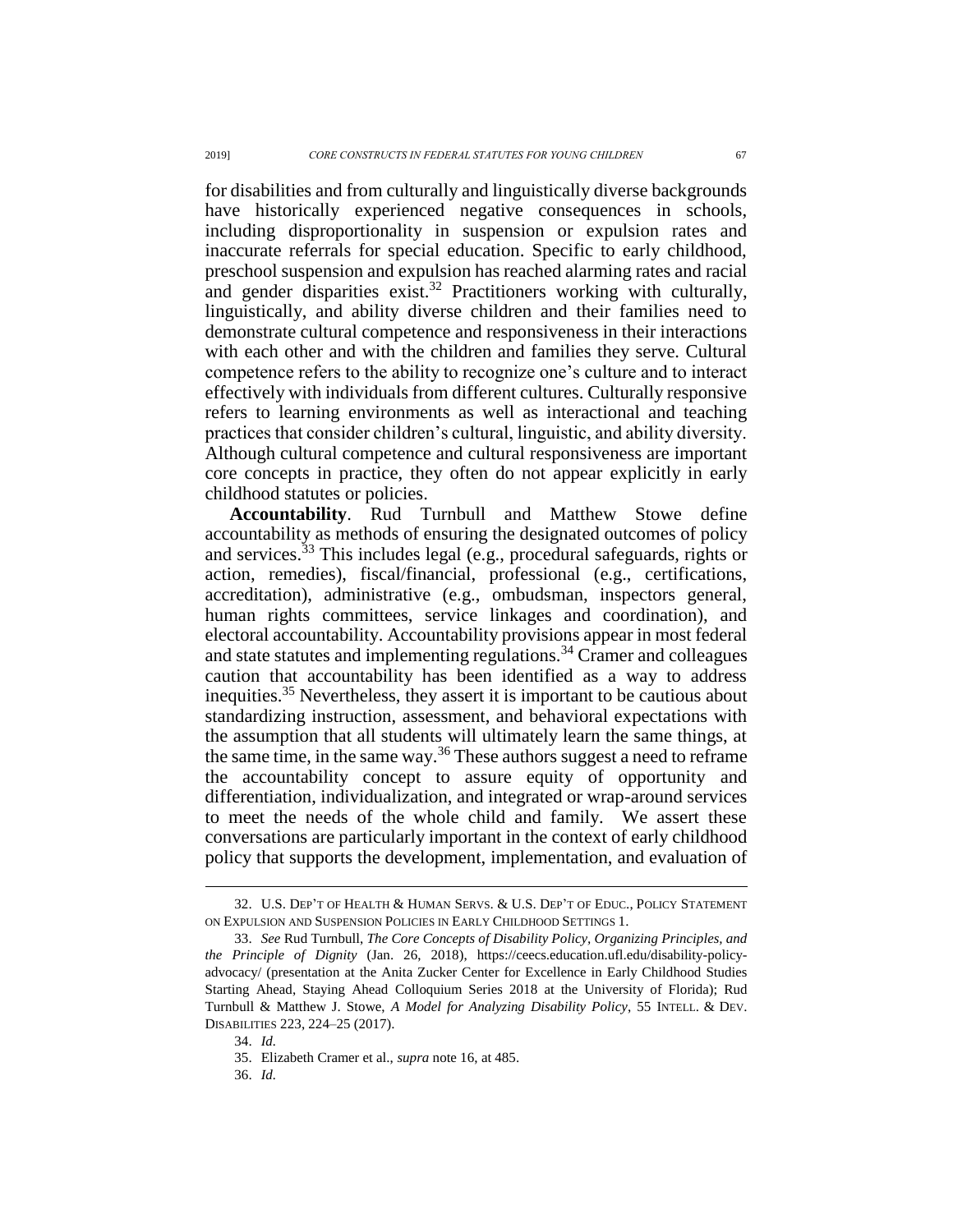**Dignity.** Turnbull and Stowe have also identified dignity as an overarching core concept important for inclusion in disability policy and early childhood disability policy.<sup>37</sup> In the preamble to the United Nations Convention on the Rights of Persons with Disabilities the state parties (countries) to the present convention, including the United States, recognized "the inherent **dignity** and worth and the equal and inalienable rights of all members of the human family and the foundation of freedom, justice and peace in the world."<sup>38</sup> The general principles of the Convention that operationalize core concepts related to dignity are (a) respect for inherent dignity, individual autonomy including the freedom to make one's own choices, and independence of persons; (b) nondiscrimination; (c) full and effective participation and inclusion in society; (d) respect for difference and acceptance of persons with disabilities' human diversity and humanity; (e) equality of opportunity; (f) accessibility; (g) equality between men and women; and (h) respect for the evolving capacities of children with disabilities and respect for the right of children with disabilities to preserve their identities. The Convention goes on to identify general obligations of states parties "to adopt all appropriate legislative, administrative, and other measures for the implementation of the rights recognized in the Convention; to take all appropriate measures, including legislation, to modify or abolish existing laws, regulations, customs, and practices that constitute discrimination against persons with disabilities; and to take into account the protection and promotion of the human rights of persons with disabilities in all policies and programs."<sup>39</sup> Specific to young children with disabilities, the Convention acknowledges that states parties "shall take all necessary measures to ensure the full enjoyment by children with disabilities of all human rights and fundamental freedoms on an equal basis with other children."<sup>40</sup> We assert that the core concept of dignity is important not only for young children with disabilities but for all children. As Nelson Mandela astutely noted, "There can be no keener revelation of a society's soul than the way it treats its children."<sup>41</sup>

<sup>37.</sup> Turnbull, *supra* not[e 33.](#page-6-0)

<sup>38.</sup> United Nations Convention on the Rights of Persons with Disabilities, pmbl., May 3, 2008, 2515 U.N.T.S. 3 (emphasis added).

<sup>39.</sup> *Id.* art 4.

<sup>40.</sup> *Id.* art. 7.

<sup>41.</sup> *Nelson Mandela quotes about children*, NELSON MANDELA CHILDREN'S FUND (Dec. 8,

<sup>2015),</sup> http://www.nelsonmandelachildrensfund.com/news/nelson-mandela-quotes-aboutchildren.